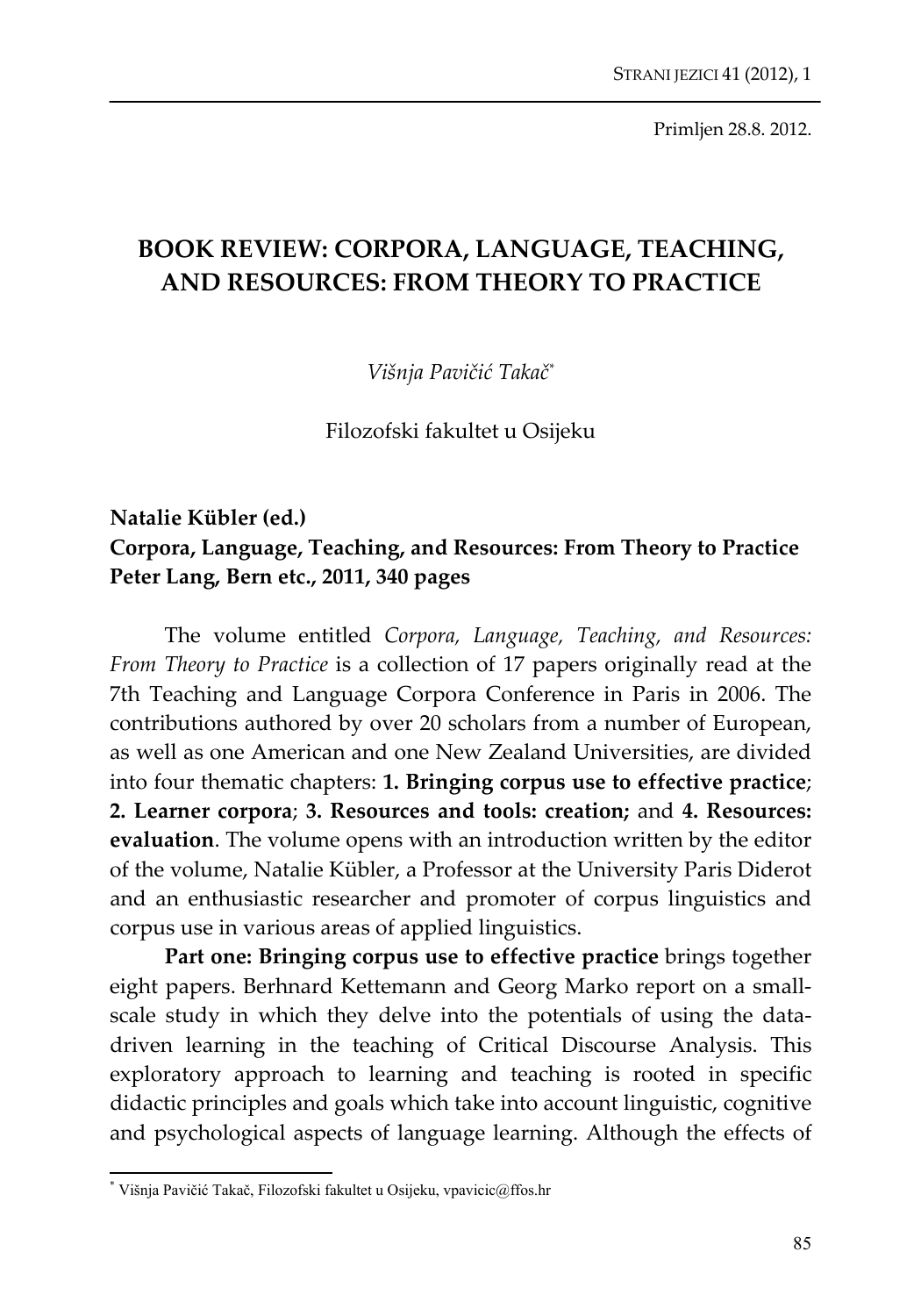the approach did not fully meet the researchers' expectations, which they attributed to problems with the evaluation methods, implementation of the approach and their own expectations, this study offers a good starting point for researchers and teachers who wish to further explore this approach.

Gill Philip's paper entitled *"... and I dropped my jaw with fear": The role of corpora in teaching phraseology"* is concerned with phraseological production in advanced learner writing. The study described set out to investigate the role corpus use may play in the quality of language learners' written production. Since participants were allowed to choose their reference tool, only few of them chose to use corpus. This may, at first sight, make the results of this study somewhat unreliable. However, probably the most inspiring finding of the study is that corpus use can be seen as one of the language learning strategies of the archetypal 'good language learner' who is motivated and willing to search the corpus to find a solution that corresponds to their needs. This opens new and exciting avenues of research.

In his paper entitled *"Bringing corpora to the masses"* Alex Boulton presents a course in corpus linguistics in which students were allowed to autonomously select tools, methods and corpora to produce research papers. In addition to expanding their knowledge of key concepts in corpus linguistics, students also learnt how to define a research question, how to choose the corpus, and how to locate, select and use appropriate tools. Boulton argues – and we concur – that the whole experience equips students with problem‐solving skills and knowledge for diverse future tasks.

The contribution by Angela Chambers aims to show that corpus data can efficiently be applied in what is basically a communicatively oriented language learning approach with an occasional explicit focus on grammar. In particular, the study explores the extent to which corpus data (in this case verbal forms of the lemma JOUER in a corpus of journalistic discourse) may serve as a useful resource for language learners and teachers. What the results seem to imply is that concordance data may provide learners with a wider variety of examples of language thus creating, in Chambers's words, "a richer, multicontextual environment".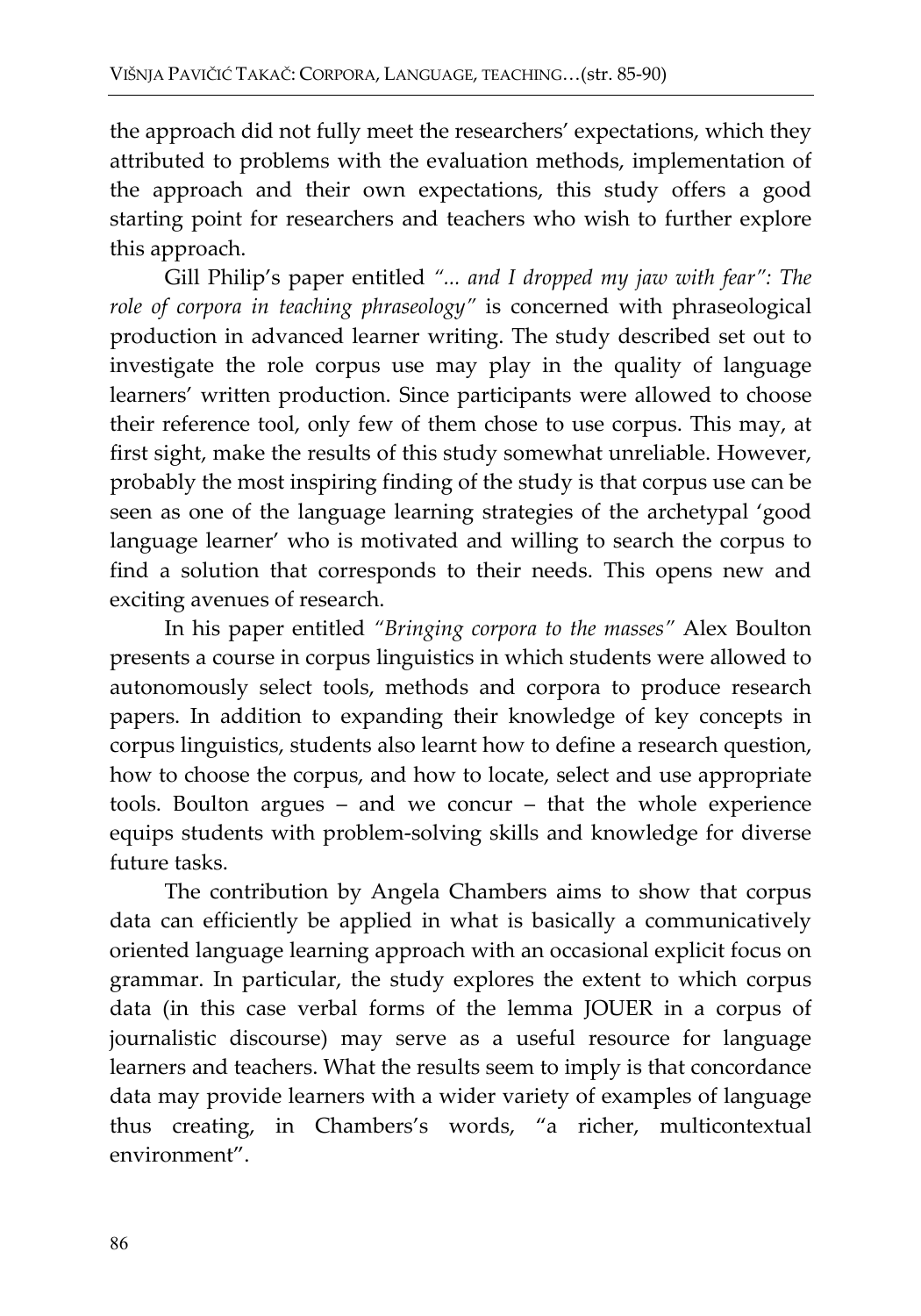Maggie Charles examines the frequencies, grammatical patterns and rhetorical functions of adverbial connectors of contrast (however, yet, rather, instead and in contrast) in two corpora of theses in Politics and Materials Science. From the pedagogical point of view, the most important conclusion is that corpora provide students with sufficient context to enable them to study the patterns of adverbs in terms of their logical relationships, functions and purpose. The author suggests that, rather than focusing on the contrast itself, students should understand the rhetorical function of adverbs, i.e. their role in a larger textual pattern.

The paper that follows, *"Breaking the chains of rhetorics in academia: Corpus‐based research as tool or transformation in discourse"*, turns to the application of corpus linguistics in the field of English for academic purposes. Its author, Josta van Rij‐Heyligers, reports on her ongoing research that encompasses corpus linguistics, genre/critical discourse analysis and the study of academic writing. Although she recognises the limitations of the use of corpora as a didactic and transformative tool, she maintains that corpus data may have a significant bearing on EAP learners' awareness of the multiplicity of language, especially when tying it with genre analysis and critical discourse analysis.

Sylvana Krausse's contribution *"Semantic preference and semantic prosody in the specialist language class"* deals with the key terms featuring in the title of the paper from the perspective of domain‐specific language, i.e. environmental engineering. The results of her study suggest that there are semantic preferences and semantic prosodies in this domain. The most important implication is that results of such corpora studies should be adequately incorporated into ESP materials and textbooks in order to provide learners with opportunities to fully grasp the complexity of meaning that goes beyond single words.

The final paper in Part one, *"Teaching and learning contrastive linguistics"*, written by Josef Schimed, is an illustrative account of how a simple corpus, in this case the EU Parliament Translation Corpus with texts in four languages, can be used for exploratory learning and teaching, lexicography and translation. But what the author wishes to bring to the forefront is the idea that multilingual corpora open up a wider range of possibilities for contrastive language analyses than bilingual corpora.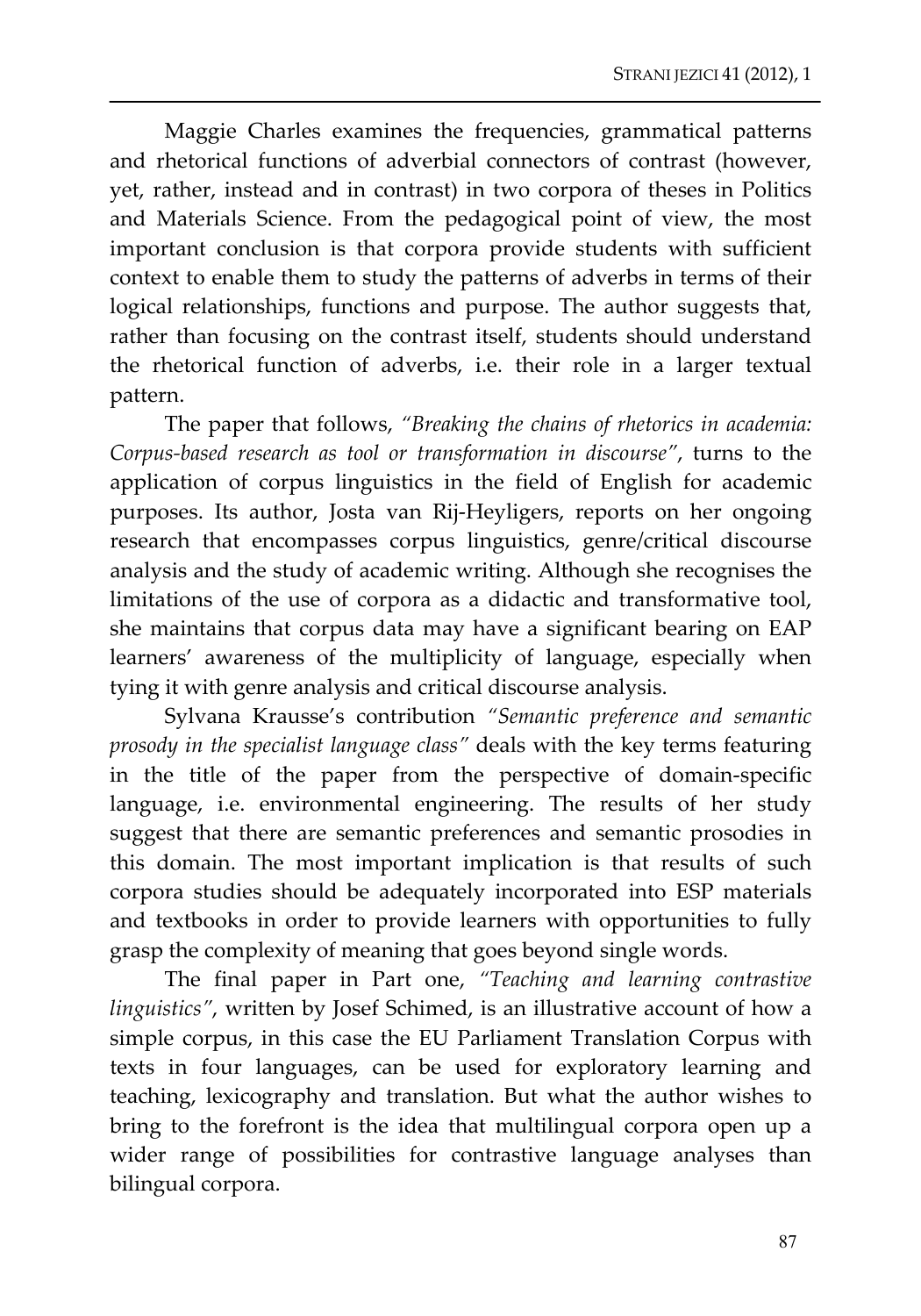What is characteristic of the eight papers in this part is their reliance on strong pedagogical foundations. They all provide insight into approaches, tools and processes of learning and teaching that can be applied to a wide scope of language classrooms.

**Part two: Learner corpora** consists of two papers. The first one, *"Expert‐like" elementary narratives: A genre‐ and corpus‐based study of L2 writing development"*, contributed by Juan Pablo Jimenez‐Caycedo and Meg Gebhard, is a study of one language learner's academic literacy development over the course of an academic year, in which both genre analysis and corpus analysis were used. The findings of this analysis were then compared to large-reference corpora, such as BNC. The authors concluded that the methodology they applied can indeed be useful in tracing and quantifying second language writing development.

Maria Belen Diez Bedmar and Antonio Vicente Casas Pedrosa, the authors of the second paper in Part two, set out to explore the use of prepositions by Spanish university students. The study of correct and incorrect uses of prepositions, based on a four‐year longitudinal learner corpus, revealed four patterns of development in the use of prepositions as well as the key role of learners' first language. As for pedagogical implications, the authors point to the need of teaching prepositions explicitly with the focus on phrase level.

**Part three: Resources and tools: creation** proposes various models and methods of using corpora in creating resources in different domains. In the first paper in this part, Sara Castagnoli and her colleagues present the MeLLANGE corpus (Multilingual e‐Learning and LANGuage Engineering), which is a multilingual annotated learner translator corpus. Specifically, they show examples of applying the corpus for didactic and research purposes.

In her paper *"How awareness of lexical combinatorion can improve second language learning: A model for analysing collocations in scientific discourse"*, Mojca Pecman presents a method for investigating phraseology in scientific discourse. This method led to the creation of phraseological corpus‐based data which can be used as a resource for teaching and learning scientific language, or as a reference tool for nonnative writers of scientific texts in English.

In the paper *"Recognizing proverbs: A method and its applications"*, Olympia Tsaknaki presents a method for automatic recognition of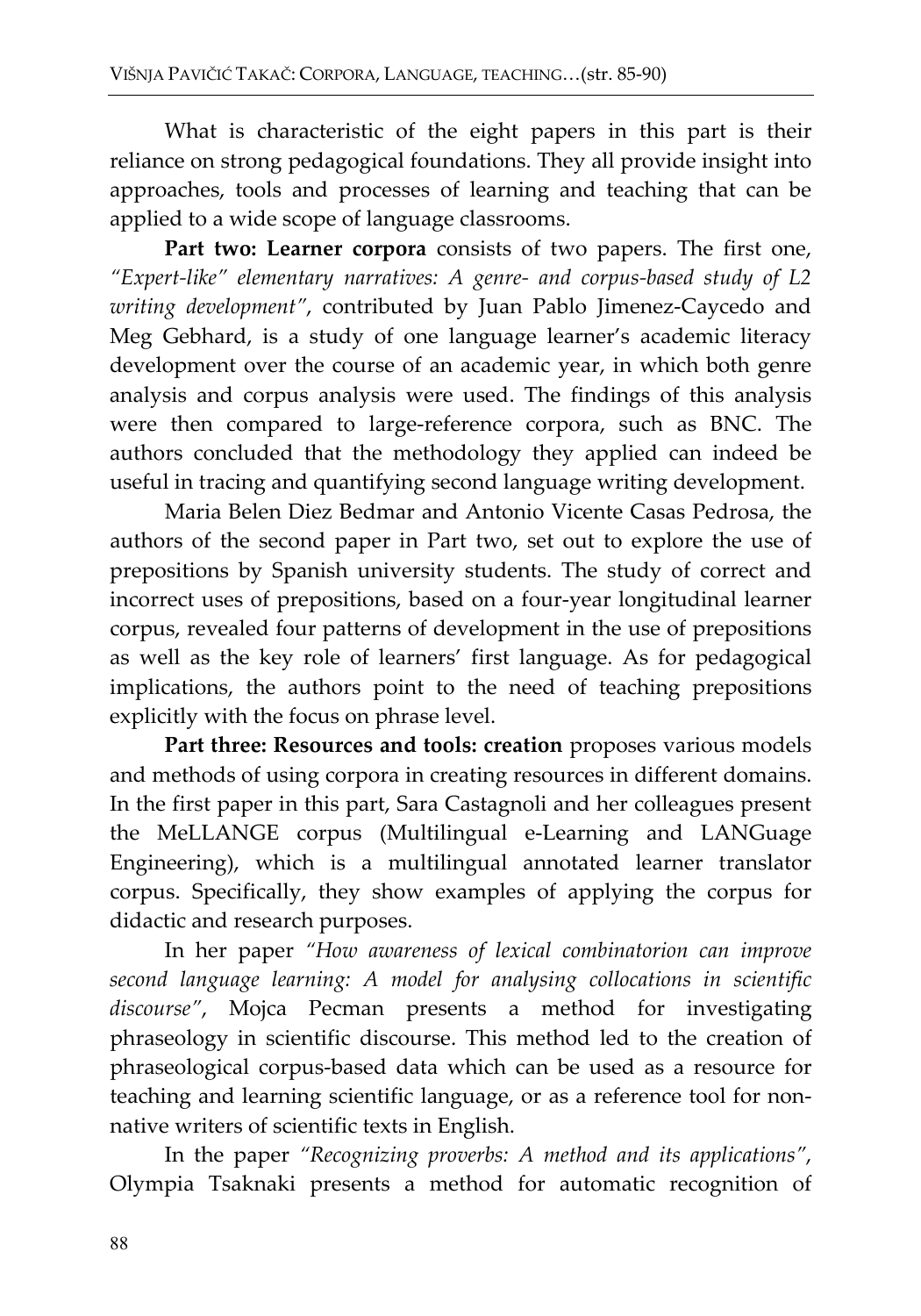proverbs. The testing of the method on a large newspaper corpus revealed that it can successfully locate examples of proverbs in a text which, to the author's mind, proves the method adaptable and applicable to a variety of fields, from language learning to translation to investigation of literary data.

Philippe Martin's contribution describes a software tool, WinPitch Corpus, which allows the instructor to introduce features of spoken language, including speakers' styles and details of pronunciation, not readily available from conventional teaching materials.

We return to the issue of using corpora in the development of writing in the paper by Olivier Kraif and Agnès Tutin. The authors introduce a parallel corpus of academic papers in English and French which has been annotated for 'semi-frozen expressions', such as collocations. Such a corpus functions as a complement to a dictionary, but is at the same time more flexible and more powerful as a writing aid.

The closing part of the volume, **Part four: Resources: evaluation**, features two papers which both deal with evaluation of corpora but in a different way and with a different focus. Isabella Chiari compares two written corpora and two spoken corpora of Italian as tools for teaching language variation to learners of Italian as a foreign language. In addition to highlighting the benefits of using corpora for these purposes, the author also points to a few obstacles that corpora users must be aware of, such as differences in the treatment of language variation, or size, design and tools that do not allow for statistically founded comparisons to be made.

In the final paper (*"The Learner's Dictionary and the Sciences: Mismatch or no match?"*), Geoffrey Williams raises the question of the extent to which learner's dictionaries, such as OALD, meet the needs of an ESP learner/user. Although the value of the dictionary is unquestionable, some adjustments based on corpora in specialized usage are called for in order to cater to the ESP user.

In sum, the contributions to this volume make an informative and inspiring read for researchers, teachers, learners, and translators. Although the volume is not suitable for novice users of corpora (for there are no definitions of key notions or detailed descriptions on how to use corpora) it fulfils its purpose, which is to promote the field of corpus linguistics and particularly its wide applicability in language learning